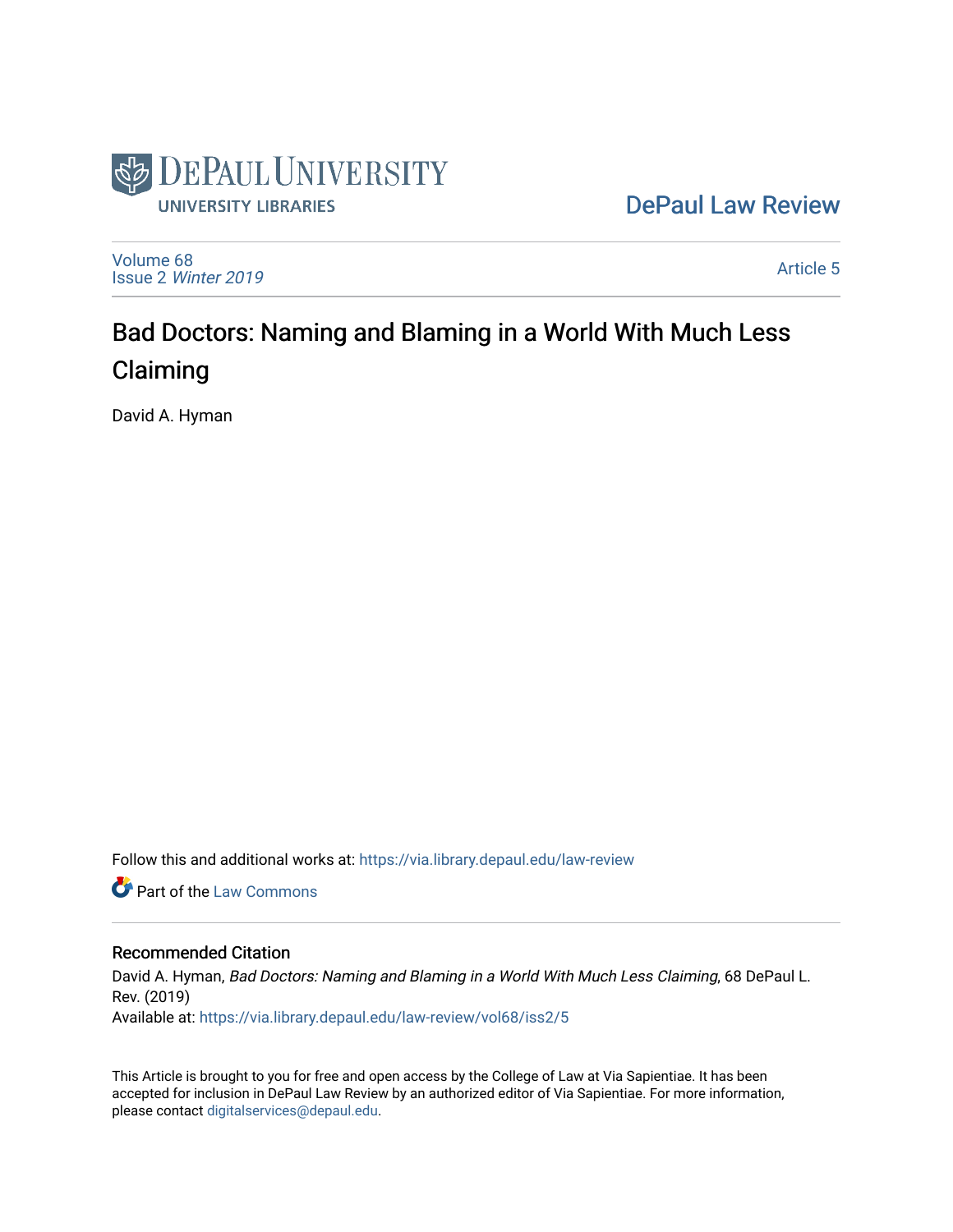# **BAD DOCTORS: NAMING AND BLAMING IN A WORLD WITH MUCH LESS CLAIMING**

#### *David A. Hyman*\*

"If it hadn't been for Donowitz that guy would be going home tomorrow. Now, if he lives, it'll be weeks. And if he knew about this, it would be Malpractice City."

At this thought the [medical students] . . . wanted to tell the patient so he could sue.

"It won't work," said Fats,"'cause the worse the Private, the better the bedside manner, and the higher the patient's regard. If a doctor buys the TV illusion of 'the doctor,' so does the patient. How can the patient know which are the 'Double O'Privates? No way."

"'Double O'?" I asked.

"Licensed to kill," said Fats.<sup>1</sup>

"Mr. Bond, they have a saying in Chicago: 'Once is happenstance. Twice is coincidence. The third time it's enemy action.'"<sup>2</sup>

#### **INTRODUCTION**

Everyone has a story about bad doctors. Did you hear about the doctor who got his patients addicted to painkillers so he could have sex with them?3 Or the doctor who told his patients they had cancer even though they didn't—so he could get paid for giving them chemotherapy?4 Or the doctors who implanted hundreds of unnecessary stents in patients that didn't need them?<sup>5</sup> And let's not forget the neu-

5. *Id.* at 93–100.

<sup>\*</sup> Professor, Georgetown University Law Center. I appreciate the helpful comments of Michelle Mello, David Studdert, and Michael Saks.

<sup>1.</sup> SAMUEL SHEM, HOUSE OF GOD 47 (1978).

<sup>2.</sup> IAN FLEMING, GOLDFINGER 136 (1959).

<sup>3.</sup> CHARLES SILVER & DAVID A. HYMAN, OVERCHARGED: WHY AMERICANS PAY TOO MUCH FOR HEALTH CARE 229 (2018) ("At his trial, evidence was presented that [Dr. Jacques Roy] had gotten two patients hooked on prescription drugs so he could have sex with them.").

<sup>4.</sup> *Id.* at 169 ("[Dr. Farid] Fata told healthy patients that they had cancer so he could make money by giving them chemotherapy they didn't need. Fata reportedly 'gave one of his patients 155 chemo treatments over two-and-a-half years—even though the patient was cancer-free.'").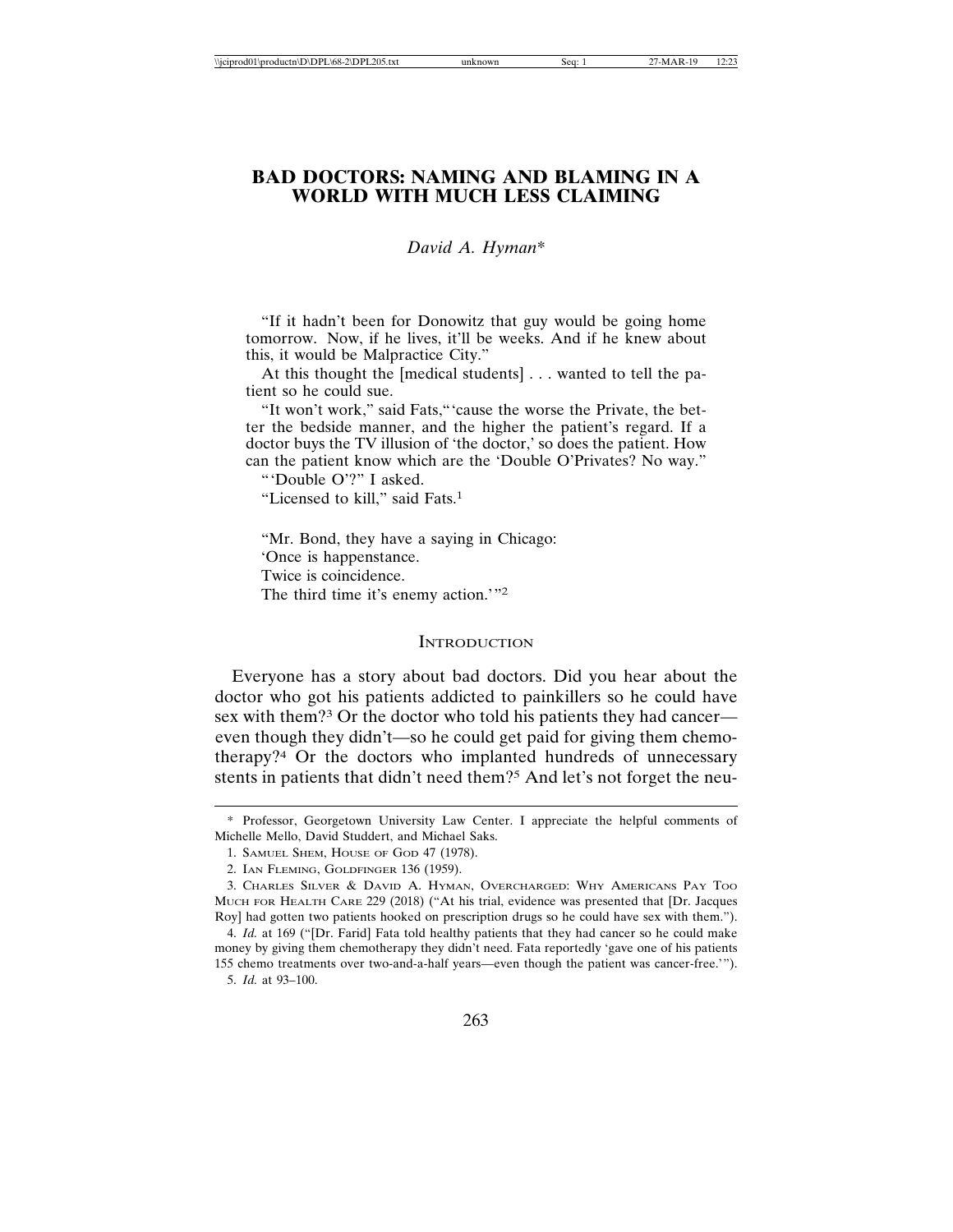rosurgeon who killed and maimed so many patients that he was criminally prosecuted—and is currently serving a life sentence.<sup>6</sup>

Bad doctors have been featured in books,<sup>7</sup> TV, $\frac{8}{3}$  radio, $\frac{9}{3}$ magazines,<sup>10</sup> newspapers,<sup>11</sup> blogs,<sup>12</sup> and medical journals.<sup>13</sup> The Veterans Health Administration (VHA) seems to have a particular affinity for bad doctors, since it knowingly hires physicians with significant malpractice and disciplinary records—and compounds the problem by failing to report their misdeeds while they are at the VHA.<sup>14</sup>

7. *See generally* PETER LENS & GERRIT VAN DER WAL, PROBLEM DOCTORS: A CONSPIRACY OF SILENCE (1997).

8. *See, e.g.*, Rode Alejandra, *License to kill—George O'Malley*, YOUTUBE (Mar. 31, 2015), https://www.youtube.com/watch?v=55-Rxd1MwLg. For the full version, see Norah Sams, *1x1 George O'Malley is 007*, YOUTUBE (Mar. 31, 2015), https://www.youtube.com/watch?v=krd Dx1Loqs8.

9. *See, e.g.*, Saul Elbein, *Messing With The Bull*, THIS AM. LIFE (June 3, 2011), https:// www.this americanlife.org/437/old-boys-network/act-one-0.

10. Charlotte Hilton Andersen, *6 Signs Your Doctor Is a Keeper (And 5 Signs They're Not!)*, READER'S DIG., https://www.rd.com/health/wellness/good-doctor-bad-doctor/ (last visited Oct. 12, 2018); Rachel Rabkin Peachman, *What You Don't Know About Your Doctor Could Hurt You*, CONSUMER REP. (Apr. 20, 2016), https://www.consumerreports.org/cro/health/doctorsandhospitals/what-you-dont-know-about-your-doctor-could-hurt-you/index.htm; John Fauber et al., *Prescription for Secrecy*, J. SENTINEL (Feb. 28, 2018), https://projects.jsonline.com/news/2018/2/ 28/is-your-doctor-banned-from-practicing-in-other-states.html.

11. *See, e.g.*, Saul Elbein, *Intent To Harm*, TEX. OBSERVER (Mar. 7, 2011, 4:48 PM), https:// www.texasobserver.org/intent-to-harm/; Saul Elbein, *Bad Medicine*, TEX. OBSERVER (Nov. 10, 2011, 8:47 PM), https://www.texasobserver.org/bad-medicine/.

12. *See, e.g.*, Whitney Cummings, *How I Learned To Break Up With Bad Doctors*, LENNY (Oct. 3, 2017), https://www.lennyletter.com/story/whitney-cummings-how-i-learned-to-break-upwith-bad-doctors.

13. *See, e.g.*, Lucian L. Leape, *When Good Doctors Go Bad: A Systems Problem*, 244 ANNALS SURGERY 649 (2006); Lucian L. Leape & John A. Fromson, *Problem Doctors: Is There a System-Level Solution?*, 144 ANNALS INTERNAL MED. 107 (2006); James W. Jones et al., *Who Should Protect the Public Against Bad Doctors?*, 41 J. VASCULAR SURGERY 907 (2005).

14. Donavan Slack, *VA Knowingly Hires Doctors with Past Malpractice Claims, Discipline for Poor Care*, USA TODAY (Dec. 3, 2017, 1:18 PM), https://www.usatoday.com/story/news/politics/ 2017/12/03/usa-today-investigation-va-knowingly-hires-doctors-past-malpractice-claims-discipli ne-poor-care/909170001/. *See generally* GOV'T ACCOUNTABILITY OFFICE, GAO-18-63, VA HEALTH CARE: IMPROVED POLICIES AND OVERSIGHT NEEDED FOR REVIEWING AND REPORT-ING PROVIDERS FOR QUALITY AND SAFETY CONCERNS (2017).

<sup>6.</sup> Travis M. Andrews, *Texas Neurosurgeon Nicknamed "Dr. Death" Found Guilty of Maiming Woman During Surgery*, WASH. POST (Feb. 16, 2017), https://www.washingtonpost.com/news/ morning-mix/wp/2017/02/16/texas-neurosurgeon-nicknamed-dr-death-found-guilty-of-maimingwoman-during-surgery/?utm\_term=.1e21b28071a6; *see also* Saul Elbein, *Anatomy of a Tragedy*, TEX. OBSERVER (Aug. 28, 2013), https://www.texasobserver.org/anatomy-tragedy/ ("Physicians who complained about Duntsch to the Texas Medical Board and to the hospitals he worked at described his practice in superlative terms. They used phrases like 'the worst surgeon I've ever seen.' One doctor I spoke with, brought in to repair one of Duntsch's spinal fusion cases, remarked that it seemed Duntsch had learned everything perfectly just so he could do the opposite. Another doctor compared Duntsch to Hannibal Lecter three times in eight minutes."); Saul Elbein, *Licensed to Kill*, TEX. OBSERVER (May 1, 2014), https://www.texasobserver.org/licensedkill/.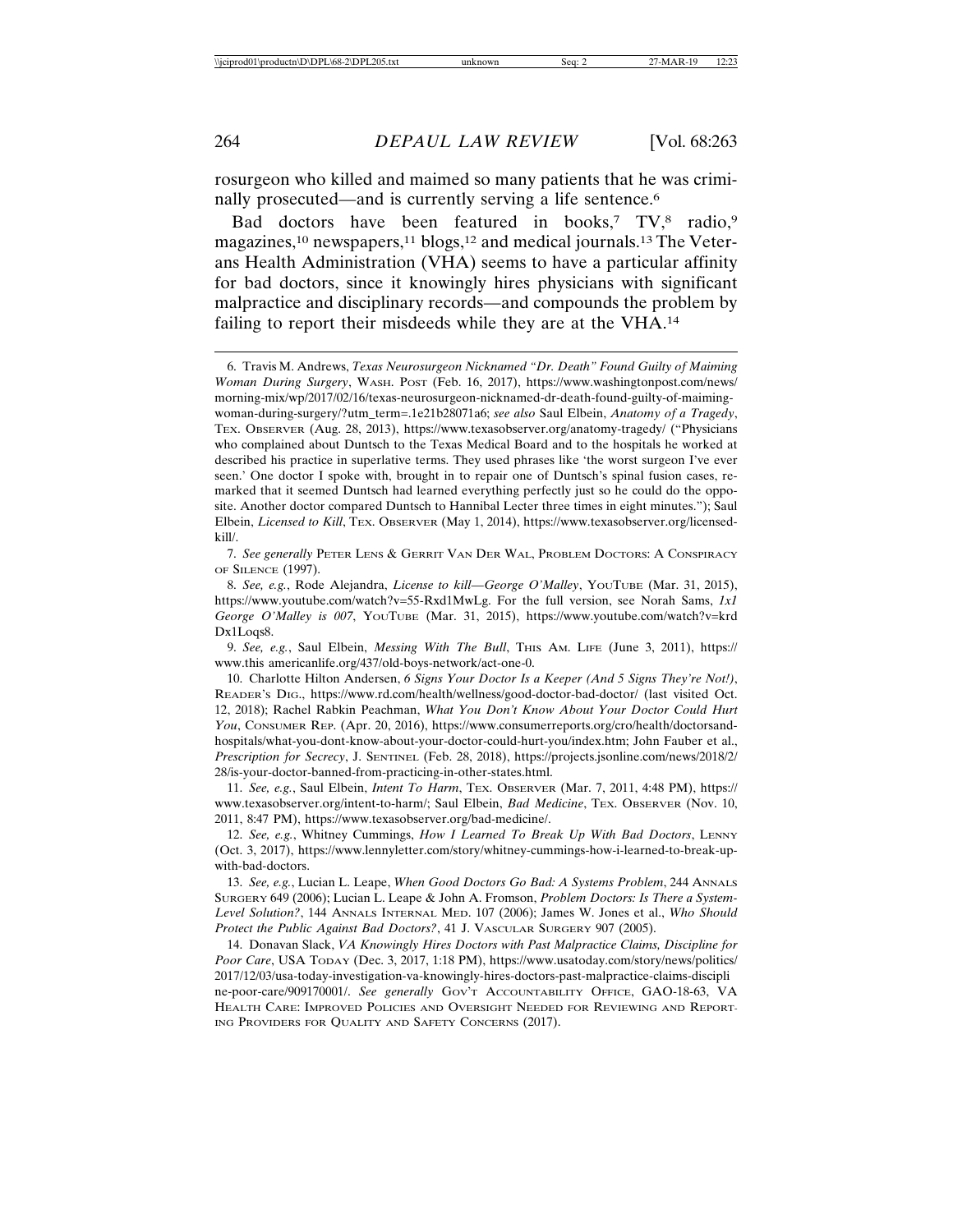Popular attention to bad doctors is not the same thing as doing something about the problem. We need sensible policies for identifying them, preventing them from doing further harm, and addressing the havoc that they have caused. This Article explores some of the complexities of designing those policies.

In one of the classic articles in the Law and Society tradition, Professors Felstiner, Abel, and Sarat describe the transformation of disputes into legal proceedings as a process of "naming, blaming, and claiming."15 Almost twenty years later, Professor Sarat presented a paper with a similar title applying his framework to the depiction of these themes in popular culture as part of the Sixth Annual Clifford Symposium.16 My Article bears a title inspired by both of these earlier works—although in fairness, I am using "naming" and "blaming" to mean something different than Felstiner, Abel, and Sarat.<sup>17</sup>

### I. NAMING

The first challenge with bad doctors is to identify them (i.e., "naming"). There are multiple potential sources of information that could be used to inform the naming process. Potential sources include:

- patient complaints;
- complaints by other health care professionals;
- medical malpractice filings, settlements, and verdicts;
- privileges determinations by individual hospitals; and
- disciplinary proceedings of state licensing boards.

Obviously, each of these potential sources vary in their availability and informational value. For example, online ratings are available everywhere, but many physicians are not listed, and the quality of the available information leaves much to be desired. Information on paid medical malpractice claims has much greater validity than Yelp ratings, but physician-specific data is available in only a few states. Some specialties have much higher base rates of malpractice claiming than others. And so on.

Assume (counter-factually) that all of this information is publicly available. If so, it could be used to "name" a cohort of "questionable doctors."18 Part III turns to the next step: sorting out which of these

<sup>15.</sup> William L.F. Felstiner et al., *The Emergence and Transformation of Disputes: Naming, Blaming, Claiming . . .*, 15 L. & SOC'Y REV. 631 (1980–1981).

<sup>16.</sup> Austin Sarat, *Exploring the Hidden Domains of Civil Justice: "Naming, Blaming, and Claiming" in Popular Culture*, 50 DEPAUL L. REV. 425, 426–29 (2000).

<sup>17.</sup> I credit Professor Michael Saks for calling me on this one.

<sup>18.</sup> Sidney M. Wolf, *Questionable Doctors Online: Disciplined Doctor Resource Debuts on Public Citizen Web Site in June*, HEALTH LETTER, June 2002, at 1, 1. "Questionable doctors" was the term used by Public Citizen in its list of physicians who had been disciplined. *Id.* In 2002,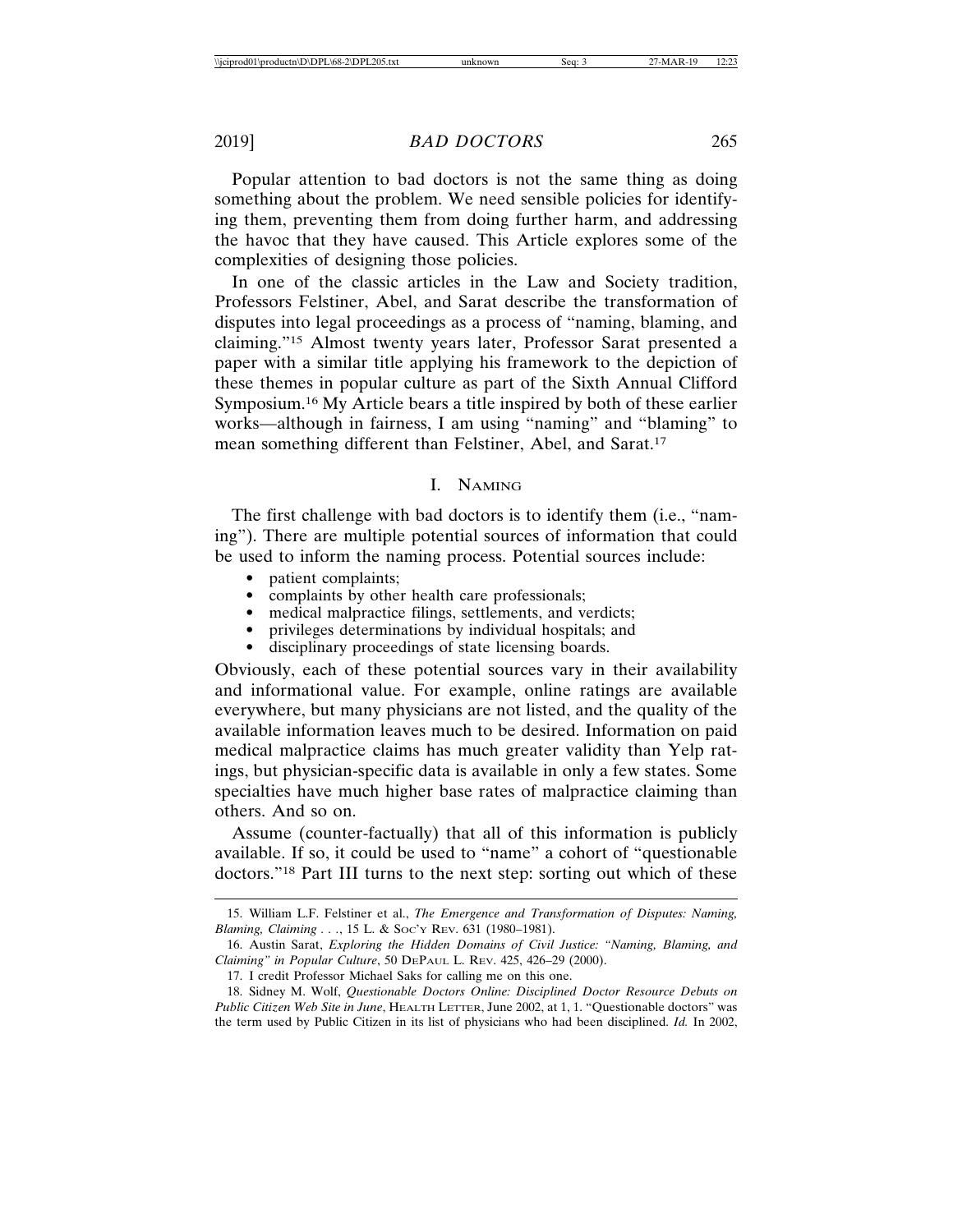doctors should be "blamed," rather than exonerated or deemed to be just unlucky.

#### II. BLAMING

Now that we have generated a list of questionable doctors, what should we do with it? There are some obvious problems with taking all of the sources relied on to generate the list at face value—let alone weighting them equally.

Let's start with patient complaints. They may be overstated, biased, or based on factors not within the control of the physician. Patients may not understand that exemplary care can still result in a horrific outcome—and vice versa. Indeed, truly awful care combined with a good bedside manner may get high ratings from patients, as the first epigram to this Article makes clear.19 Stated differently, patients may weigh interpersonal skills more heavily than technical competence in deciding whether to complain, to pursue medical malpractice litigation, or both—while most physicians would take the opposite approach.

Any law professor who is strongly inclined to take patient complaints as a facially valid measure of professional competence should re-read their teaching evaluations and maybe look themselves up at ratemyprofessors.com. Or, go read Professor Sarat's reviews at the same website. Below, I have reproduced in their entirety the two written evaluations of Professor Sarat from ratemyprofessors.com for a class Professor Sarat taught in April 2015:

Sarat has a wonderful style in class. He really invests in his students and is clear and really interesting. Every professor should be like him. Rating: 5.0 (Awesome)

Worst professor I have ever had. Utterly terrible in every regard. Disrespectful to students. Rating: 1.0 (Awful)<sup>20</sup>

In fairness, it is unlikely that the class had only two students. Professor Sarat has a total of 52 ratings from 2003–2015, and he has an overall rating of 3.6. But for every two rave reviews, there is someone that is clearly hoping Professor Sarat will be hit by a truck on his way to class.

they launched a website (which now appears to be defunct) allowing users to search for individual physicians. *Id.*; *see also* Erin Marcus, *List of Questionable Doctors Compiled*, WASH. POST (June 29, 1990), https://www.washingtonpost.com/archive/politics/1990/06/29/list-of-questionabledoctors-compiled/606d6fbd-a244-44e7-8b2a-19acad81d836/?utm\_term=.E3cbac4bd913.

<sup>19.</sup> See SHEM, *supra* note 1, at 47. **R**

<sup>20.</sup> Law64 & Law624, *Austin Sarat at Amherst College*, RATE MY PROFESSORS (Apr. 16, 2015), http://www.ratemyprofessors.com/ShowRatings.jsp?tid=15812.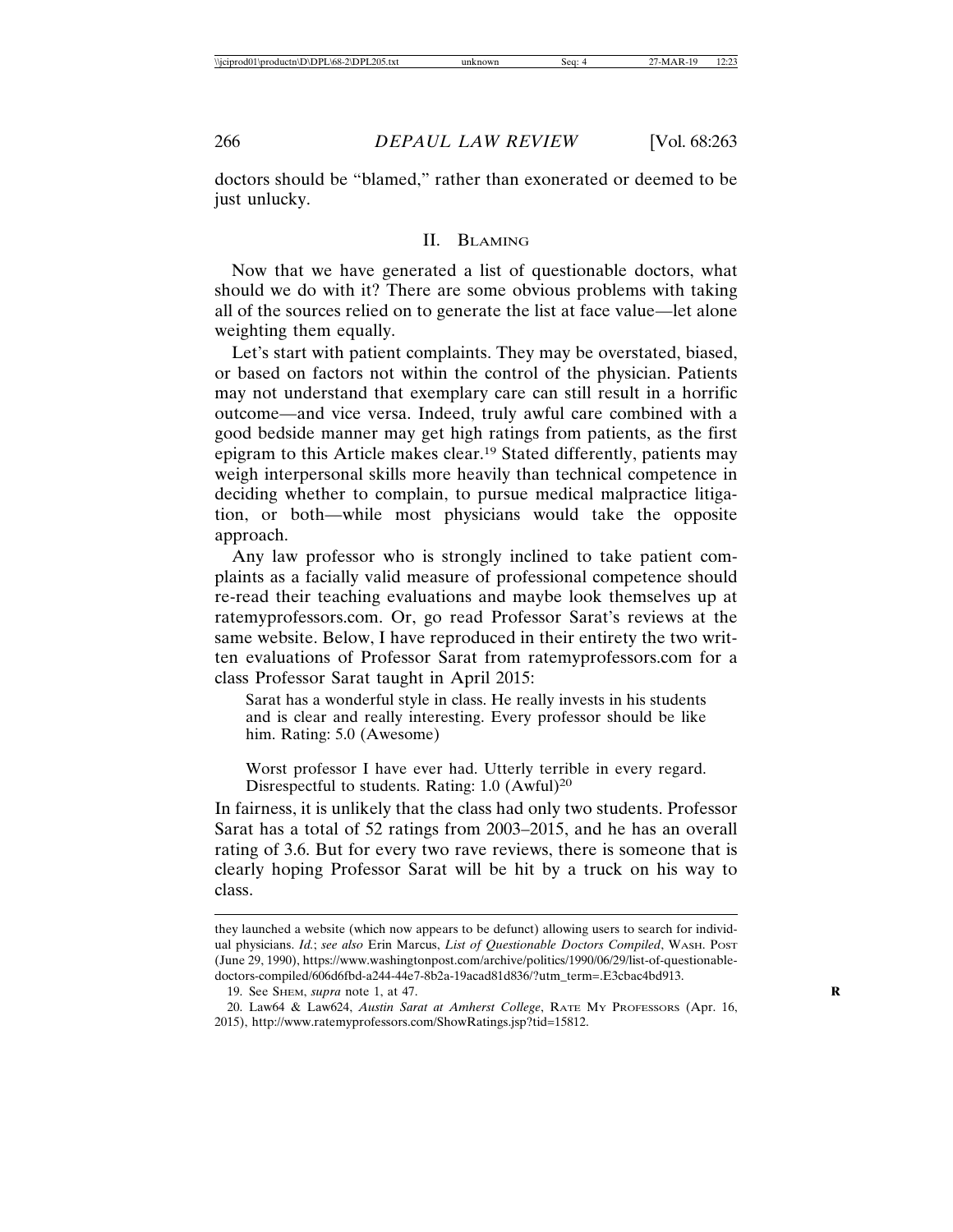More importantly, raw complaints are just that. They have not been screened or subjected to any process of fact-finding—let alone full blown adversarial proceedings. To be sure, there is solid empirical evidence that patient complaints correlate with future medical malpractice claims.21 After negligence has been established with other evidence, patient complaints might reasonably be used to inform a judgment of whether there is a pattern or practice of misconduct.

But even here, caution is required. Research has indicated that online ratings for physicians with "clean" records are only modestly better than for physicians who are on probation for disciplinary offenses.22 Other studies have found that online rankings do not correlate with the quality of care that is actually rendered,<sup>23</sup> and most doctors get favorable ratings from online reviewers.<sup>24</sup> These points counsel for caution in the use of online ratings and complaints from patients when deciding who is a bad doctor.

Complaints from other health care professionals and hospital privileges determinations should reflect a more sophisticated understanding of the complexities of delivering medical care. However, they may also be infected with less savory motivations, including personal animus and professional rivalry. Physicians have been known to get in fistfights with one another, and stories about bullying are commonplace.25

What about the medical malpractice and disciplinary systems? The former is beset with both under-claiming and over-claiming. Paid

<sup>21.</sup> Gerry B. Hickson et al., *Patient Complaints and Malpractice Risk*, 287 JAMA 2951, 2953–54 (2002).

<sup>22.</sup> Gregory P. Murphy et al*.*, *Web-Based Physician Ratings for California Physicians on Probation*, 19 J. MED. INTERNET RES. e254 (Aug. 22, 2017), https://www.ncbi.nlm.nih.gov/pmc/arti cles/PMC5585591/.

<sup>23.</sup> Kanu Okike et al., *Association Between Physician Online Rating and Quality of Care*, 18 J. MED. INTERNET RES. e324 (Dec. 13, 2016), https://www.ncbi.nlm.nih.gov/pmc/articles/PMC51 92234/.

<sup>24.</sup> Bassam Kadry et al., *Analysis of 4999 Online Physician Ratings Indicates That Most Patients Give Physicians a Favorable Rating*, 13 J. MED. INTERNET RES. e95 (Nov. 16, 2011), https:// www.ncbi.nlm.nih.gov/pmc/articles/PMC3222200/.

<sup>25.</sup> *See* Amar R. Chadaga et al., *Bullying in the American Graduate Medical Education System: A National Cross-Sectional Survey*, 11 PLOS ONE e0150246 (Mar. 16, 2016), https://jour nals.plos.org/plosone/article/file?id=10.1371/journal.pone.0150246&type=printable; Joint Comm'n, *Bullying Has No Place in Health Care*, QUICK SAFETY, June 2016, at 1, https://www. jointcommission.org/assets/1/23/Quick\_Safety\_Issue\_24\_June\_2016.pdf; Delthia Ricks, *Without Naming Names, Hospital Confirms Doctors' Fistfight*, ORLANDO SENTINEL (Feb. 5, 1994), http:// articles.orlandosentinel.com/1994-02-05/news/9402050664\_1\_florida-hospital-orlando-cardiovascular-surgeons-doctors; Rick Weiss, *Doctors Who Fight Over Patients—Literally*, WASH. POST (Dec. 21, 1993), https://www.washingtonpost.com/archive/lifestyle/wellness/1993/12/21/doctorswho-fight-over-patients-literally/d3b8e5ff-1402-4dc9-a2ec-6c522555dfee/?noredirect=ON&utm\_ term=.9d85154fecbf.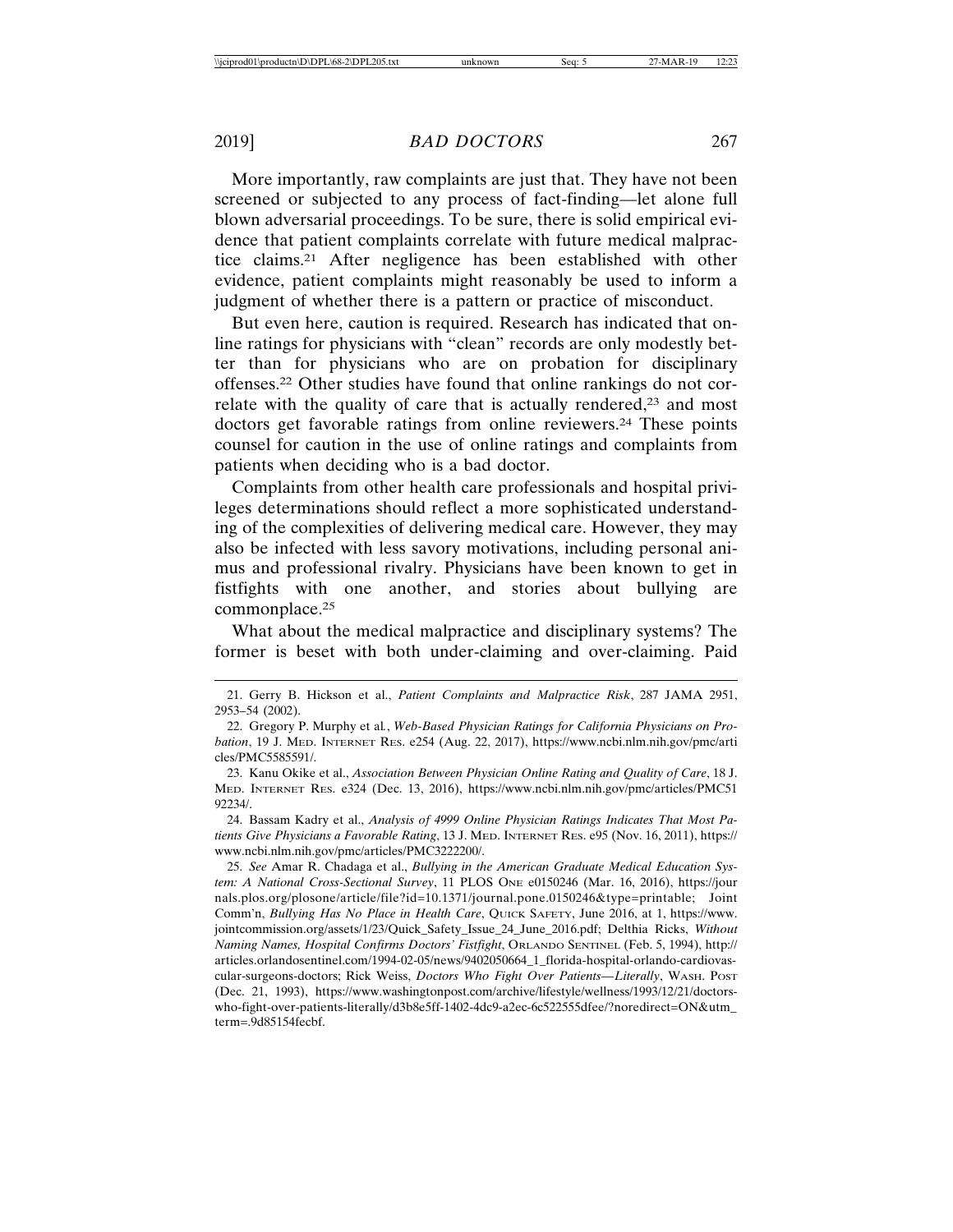medical malpractice claims are a better (but still mixed) signal.26 The disciplinary system has its own problems, including considerable stateby-state variation in the rate at which physicians are disciplined and serious questions about whether the licensing authorities are pursuing the right type of cases.

The result is that even with comprehensive information, reasonable people will disagree on how best to identify bad doctors. In many cases, that problem is likely compounded by hindsight bias.27 Worse still, there is no shortage of instances where individual physicians are blamed for what are, in fact, systematic problems.

At the same time, everyone who is involved in this policy space knows that there are bad doctors out there who are causing real harm to patients. So even if we can't do a perfect job of identifying bad doctors until after they caused significant harm, there ought to be a way to flag the worst offenders—preferably sooner rather than later.

One obvious strategy for moving from naming to blaming is to use the outputs of both the medical malpractice and disciplinary systems to identify a small subset of physicians who are targets of both systems. This "Hall of Shame" approach side-steps many of the problems associated with using the other sources of information outlined in Part II.

In ongoing research, we use this approach to identify the physicians with the worst records of paid claims and disciplinary sanctions in Illinois and Indiana.28 Table 1 shows the basic results, for physicians with both a disciplinary sanction and paid medical malpractice claims.

<sup>26.</sup> David M. Studdert et al., *Claims, Errors, and Compensation Payments in Medical Malpractice Litigation*, 354 NEW ENG. J. MED. 2024, 2027–28 (2006) (finding that 28% of medical malpractice claims where there was no evidence of an error closed with payment and 27% of medical malpractice claims where there was an error closed without payment).

<sup>27.</sup> *See generally* Doron Teichman, *The Hindsight Bias and the Law in Hindsight*, *in* OXFORD HANDBOOK OF BEHAVIORAL ECONOMICS AND THE LAW 354 (Eyal Zamir & Doron Teichman eds., 2014).

<sup>28.</sup> David A. Hyman et al., *Medical Malpractice and Physician Discipline: The Good, the Bad and the Ugly* (Working Paper) (on file with author); Jing Liu & David A. Hyman, *Targeting Bad Doctors: Lessons from Indiana*, *1975-2015* (Working Paper, 2018), https://papers.ssrn.com/sol3/ papers.cfm?abstract\_id=2994529.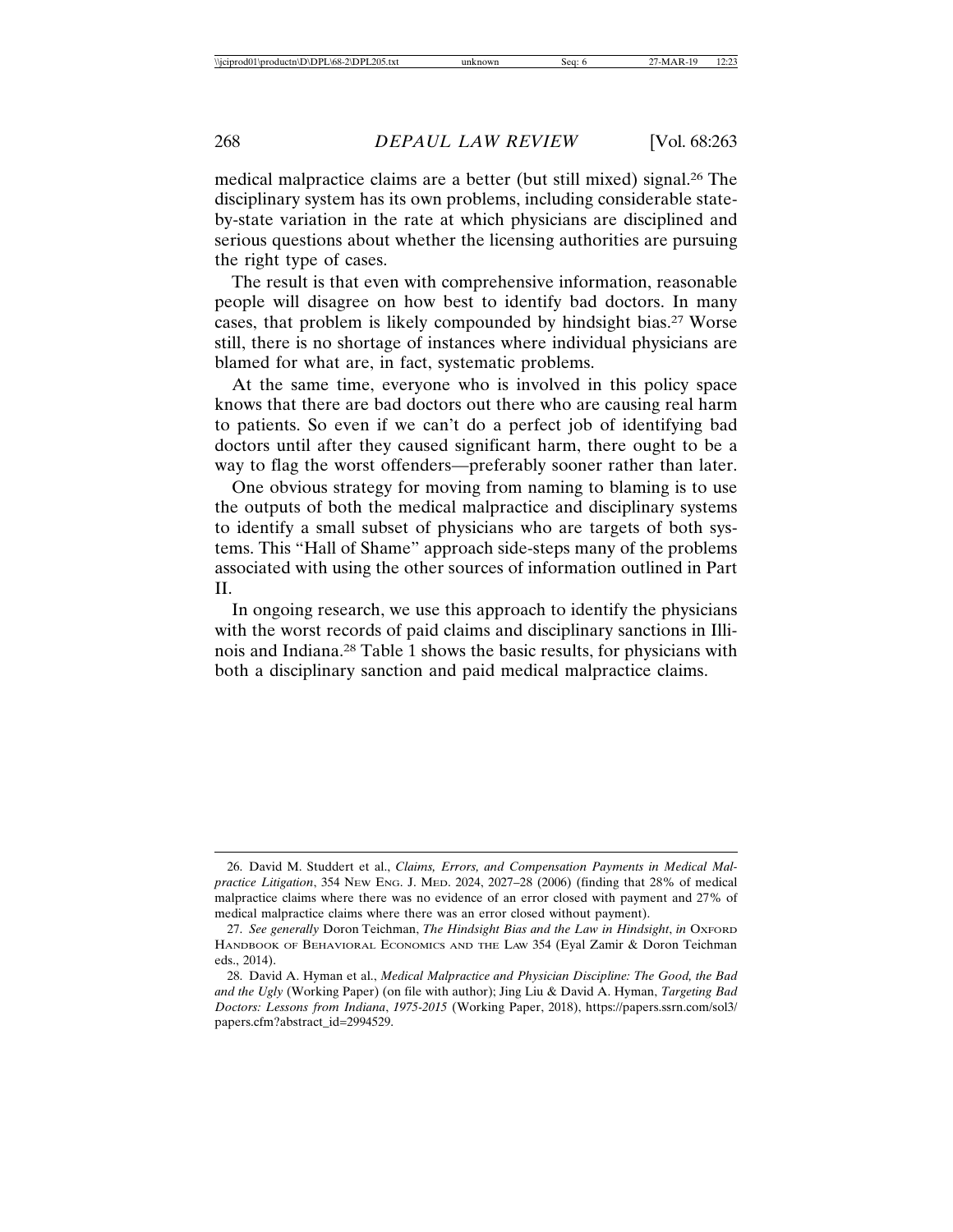| THY SIGNATIO. |              |        |            |        |  |  |  |
|---------------|--------------|--------|------------|--------|--|--|--|
|               | <b>State</b> |        |            |        |  |  |  |
| No. of Paid   | Illinois     |        | Indiana    |        |  |  |  |
| Medical       |              |        |            |        |  |  |  |
| Malpractice   | No. with     |        | No. with   |        |  |  |  |
| Claims        | Discipline   | All    | Discipline | All    |  |  |  |
|               | 1,491        | 72,567 | 359        | 27,129 |  |  |  |
|               | 318          | 4,564  | 72         | 2,070  |  |  |  |
| 2             | 126          | 1,248  | 21         | 460    |  |  |  |
| $3+$          | 143          | 759    | 35         | 280    |  |  |  |
| All           | 2,078        | 79,138 | 487        | 29,939 |  |  |  |

TABLE 1. Distribution of Paid Medical Malpractice Claims and Disciplinary Sanctions Among Illinois and Indiana Physicians.

As Table 1 makes clear, only a small number of physicians have 2 or more paid medical malpractice claims, and even fewer have 3 or more. If we further limit ourselves to those with disciplinary sanctions, the numbers shrink even more. For those who prefer their results in percentage terms, Table 2 presents the share of the 79,138 active licensed physicians in Illinois and the 29,939 active licensed physicians in Indiana with various combinations of medical malpractice claims and disciplinary sanctions.

TABLE 2. Percentage of Illinois and Indiana Physicians with Paid Medical Malpractice Claims and Disciplinary Sanctions.

|               | <b>State</b> |          |                |          |  |  |
|---------------|--------------|----------|----------------|----------|--|--|
|               | Illinois     |          | Indiana        |          |  |  |
| No. of Paid   | Discipline   |          |                |          |  |  |
| Medical       |              |          |                |          |  |  |
| Malpractice   |              |          |                |          |  |  |
| <b>Claims</b> | No           | Yes      | N <sub>0</sub> | Yes      |  |  |
| O             | 89.81%       | 1.88%    | 89.42%         | 1.20%    |  |  |
|               | 5.37%        | $0.40\%$ | 6.67%          | 0.24%    |  |  |
| 2             | 1.42%        | 0.16%    | 1.47%          | $0.07\%$ |  |  |
| $3+$          | 0.78%        | 0.18%    | 0.82%          | 0.12%    |  |  |

Of course, these two states might not be representative. Using nationwide data from the National Practitioner Databank (NPDB), Studdert et al. find that only 1% of physicians have 2 or more paid medical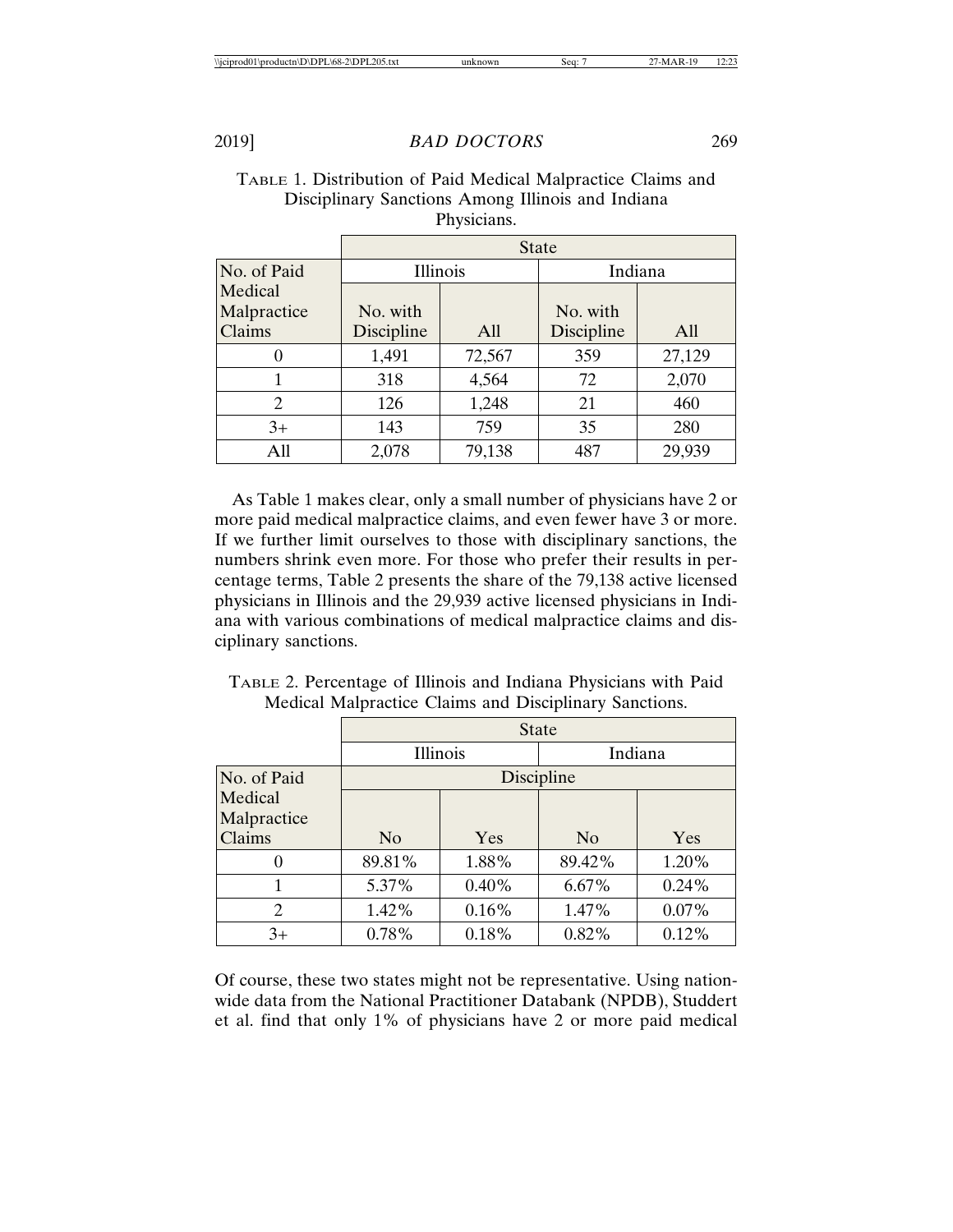malpractice claims—but they are studying a much shorter time period.29 When we studied a longer time period using the same dataset as Studdert et al., we found percentages consistent with those reported in Table 2.30 In that work, we find that having a single prior claim in the preceding five years roughly triples the risk of a claim in the next five years. We also found that even after controlling for specialty, the odds of having two paid claims solely due to chance is extraordinarily unlikely.

Once again, reasonable people can disagree on where exactly the dividing line should be drawn between physicians that are bad doctors versus those that are just unlucky, but 3 or more paid medical malpractice claims seems like an excellent place to start.

Of course, once we've engaged in naming and blaming, the question is: What should we do next? For physicians, a judicious combination of graduated carrots and sticks seems like the most sensible strategy starting with education and mentoring, then proceeding through financial penalties, suspension, permanent loss of the privilege to practice medicine, and (in truly exceptional cases, like Dr. Duntsch,) incarceration.

It also makes sense to dramatically increase the sanctions for entities that help contribute to the problem of bad doctors by turning a blind eye to their misdeeds—or worse still, by encouraging them to move on in exchange for a clean reference. Maybe hospitals should be subject to automatic enterprise liability for the misdeeds of bad doctors. Maybe everyone who participates in structuring an arrangement for "passing the trash" should be subject to severe financial and professional penalties.31 Regardless of the specifics, the starting point to addressing this problem is to say "enough already."

<sup>29.</sup> David M. Studdert et al., *Prevalence and Characteristics of Physicians Prone to Malpractice Claims*, 374 NEW ENG. J. MED. 354, 356 (2016). Studdert et al. used ten years of NPDB data, while we have data for 35 years (Illinois) and 41 years (Indiana).

<sup>30.</sup> Bernard Black, David A. Hyman, & Joshua Lerner, *Physicians with Multiple Paid Medical Malpractice Claims: Are They Bad or Just Unlucky?* (Working Paper, 2018), https://papers.ssrn.com/sol3/papers.cfm?abstract\_id=3201919.

<sup>31.</sup> In teaching, the analogous problem is referred to as the "dance of the lemons" or "passing the trash." Peter Schweizer, *The Dance of the Lemons*, HOOVER INST. (Jan. 30, 1999), https:// www.hoover.org/research/dance-lemons ("Often, as a way to save time and money, an administrator will cut a deal with the union in which he agrees to give a bad teacher a satisfactory rating in return for union help in transferring the teacher to another district. The problem teacher gets quietly passed along to someone else. Administrators call it 'the dance of the lemons' or 'passing the trash.'").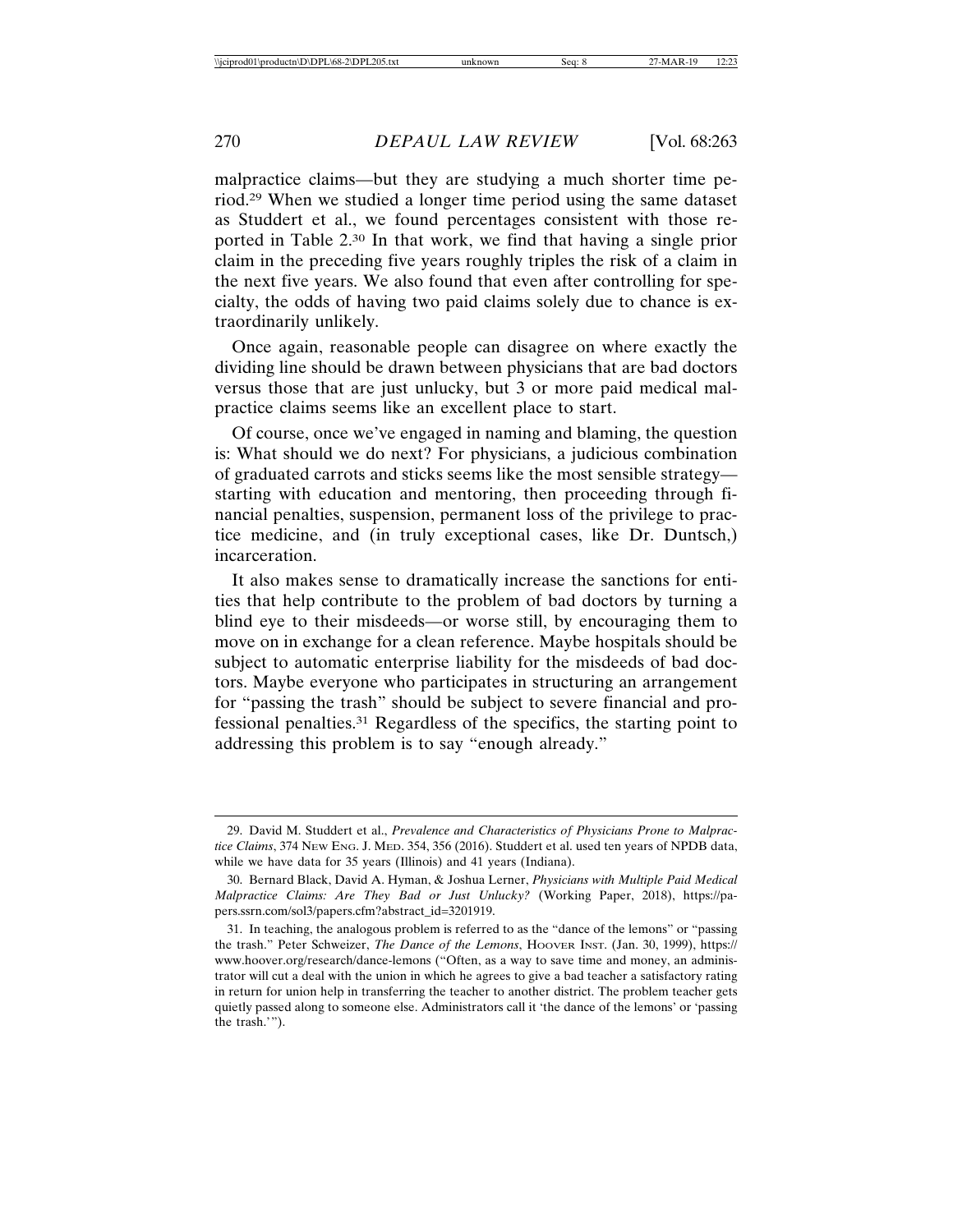## III. DEALING WITH A WORLD WITH MUCH LESS CLAIMING

Paid medical malpractice claims have been declining steadily for almost two decades. Most physicians don't believe it—and insist that medical malpractice premiums spiked in 2000–2005 because of a spike in claiming. That claim is inconsistent with reality. Figure 1 presents the number of paid claims per 1,000 Active Physicians, using data from 1992–2016 from the NPDB.

FIGURE 1. Paid Medical Malpractice Claims Per 1,000 Physicians, 1992–2016.



In numerical terms, there were 23.5 paid claims per 1,000 Active Physicians in 1992, and only 8.1 paid claims per 1,000 Active Physicians in 2016. In other words, there was a decline of about 66% over this twenty-five year period. Tort reform advocates will be inclined to give credit for these declines to damage caps, since nine states enacted them during 2002–2005. But, the decline actually started in 1999, and there were similar declines in claiming in states that never had damages caps.32

Of course, Figure 1 is just about the number of paid claims. Perhaps the amount paid per claim was rising dramatically. Wrong as well. Whether expressed in payout per physician or total payout as a share

<sup>32.</sup> Myungho Paik, Bernard S. Black, & David A. Hyman, *The Receding Tide of Medical Malpractice Litigation, Part 1—National Trends*, 10 J. EMPIRICAL LEGAL STUD. 612, 626 (2013).